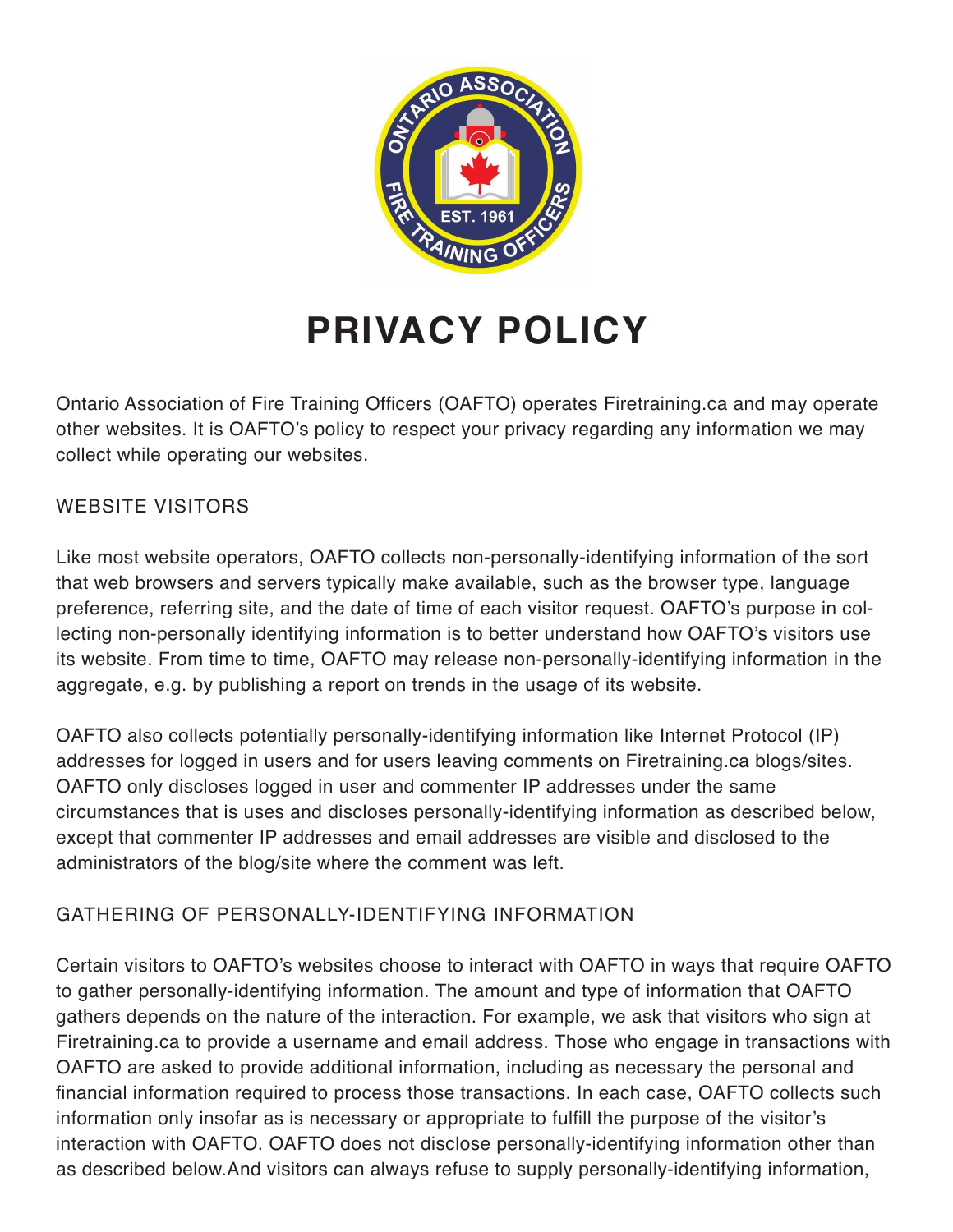with the caveat that it may prevent them from engaging in certain website-related activities. prevent them from engaging in certain website-related activities.

## AGGREGATED STATISTICS

OAFTO may collect statistics about the behavior of visitors to its website. OAFTO may display this information publicly or provide it to others. However, OAFTO does not disclose personally-identifying information other than as described below.

## PROTECTION OF CERTAIN PERSONALLY-IDENTIFYING INFORMATION

OAFTO discloses potentially personally-identifying and personally-identifying information only to those of its employees, contractors and affiliated organizationsthat (i) need to know that information in order to process it on OAFTO's behalf or to provide services at OAFTO's websites, and (ii) that have agreed not to disclose it to others. Some of those employees, contractors and affiliated organizations may be located outside of your home country; by using OAFTO's websites, you consent to the transfer of such information to them. OAFTO will not rent or sell potentially personally-identifying and personally-identifying information to anyone. Other than to its employees, contractors and affiliated organizations, as described above, OAFTO discloses potentially personally-identifying and personally-identifying information only in response to a subpoena, court order or other governmental request, or when OAFTO believes in good faith that disclosure is reasonably necessary to protect the property or rights of OAFTO, third parties or the public at large.If you are a registered user of an OAFTO website and have supplied your email address, OAFTO may occasionally send you an email to tell you about new features, solicit your feedback, or just keep you up to date with what's going on with OAFTO and our products. If you send us a request (for example, via email or via one of our feedback mechanisms), we reserve the right to publish it in order to help up clarifyor respond to your request or to help us support other users. OAFTO takes all measures reasonably necessary to protect the unauthorized access, use, alteration or destruction of potentially personally-identifying and personallyidentifying information.

### COOKIES

A cookie is a string of information that a website stores on a visitor's computer, and that they visitor's browser provides to the website each time the visitor returns. OAFTO uses cookies to help OAFTO identify and track visitors, their usage of OASTO website, and their website access preferences. OAFTO visitors who do not wish to have cookies placed on their computers should set their browsers to refuse cookies before using OAFTO's websites, with the drawback that certain features of OAFTO's websites may not function properly without the aid of cookies.

### BUSINESS TRANSFERS

If OAFTO, or substantially all of its assets, were acquired, or in the unlikely event that OAFTO goes out of business or enters bankruptcy, user information would be one of the assets that is